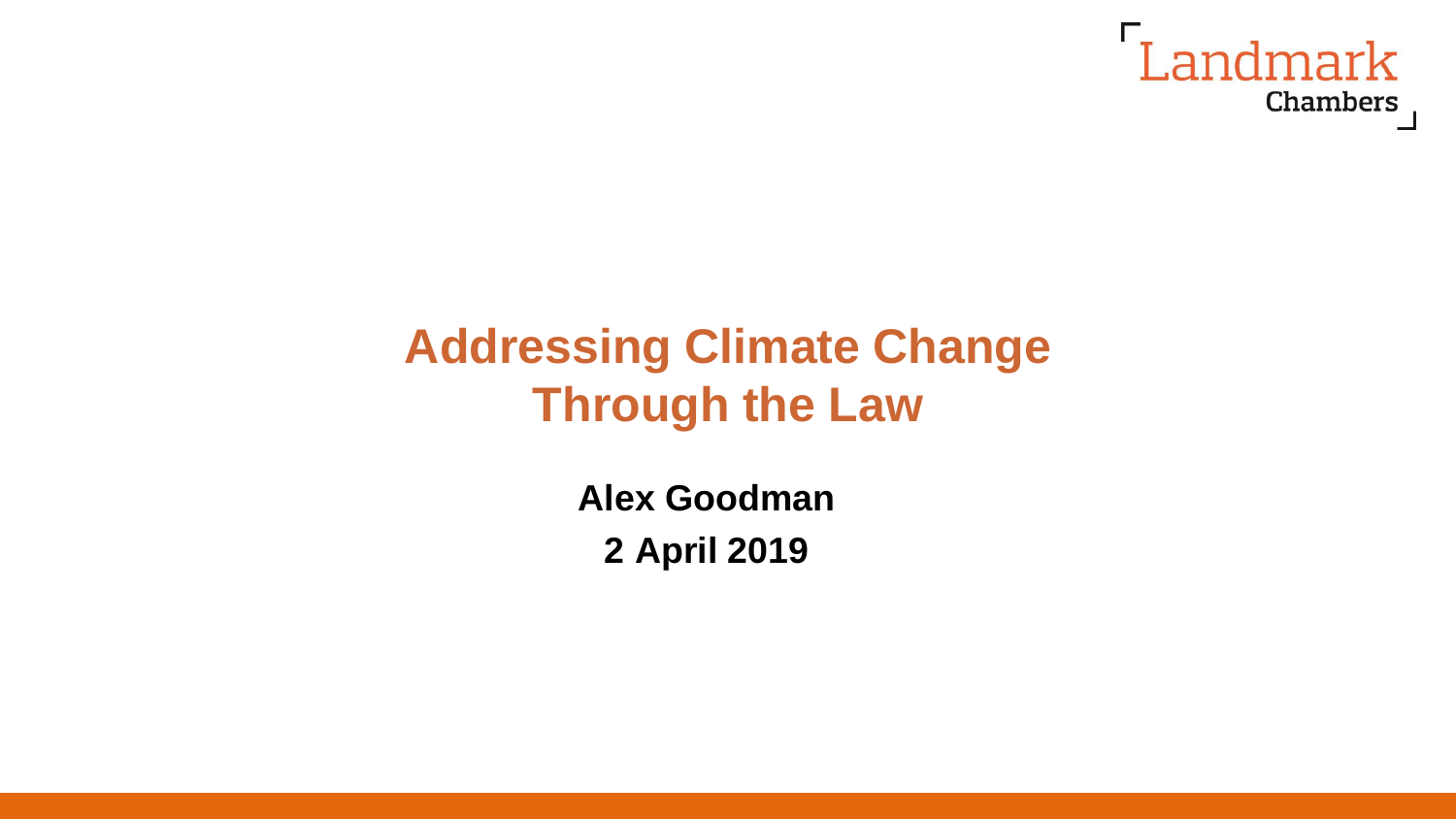## **Rights: Community: Action**

- [www.rightscommunityaction.co.uk](http://www.rightscommunityaction.co.uk/)
- [admin@rightscommunityaction.co.uk](mailto:admin@rightscommunityaction.co.uk)



Landmark

Chambers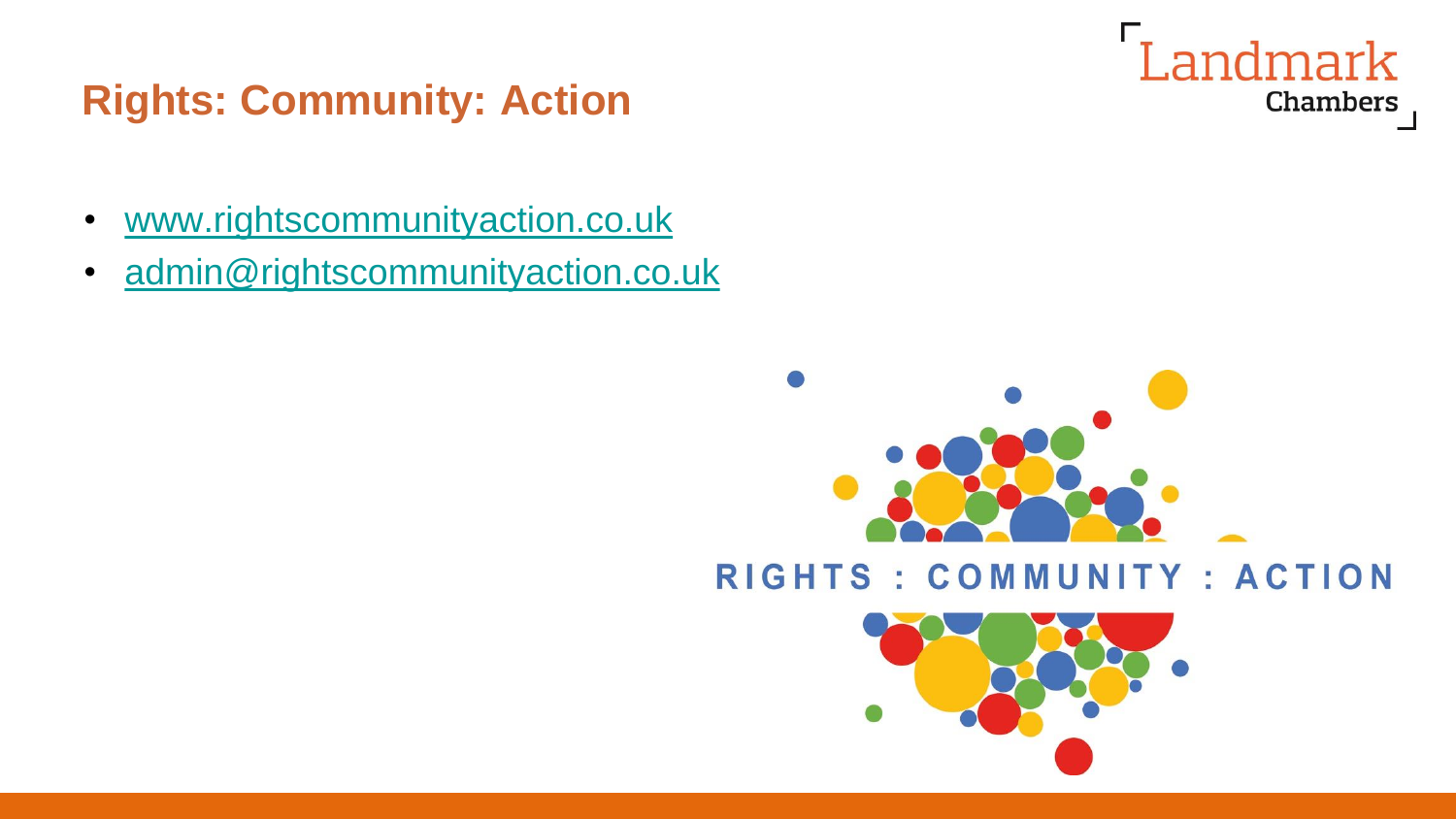### *Strategic Decision Duty*

Every organisation when making decisions or taking actions of a strategic nature must:

a. not increase greenhouse gas emissions;

b. progressively reduce their own and any greenhouse gas emissions to which they directly or indirectly contribute so as to eliminate net greenhouse gas emissions by at least 100% as soon as possible;

Chambers

c. have due regard to the need to eliminate net greenhouse gas emissions by at least 100% as soon as possible.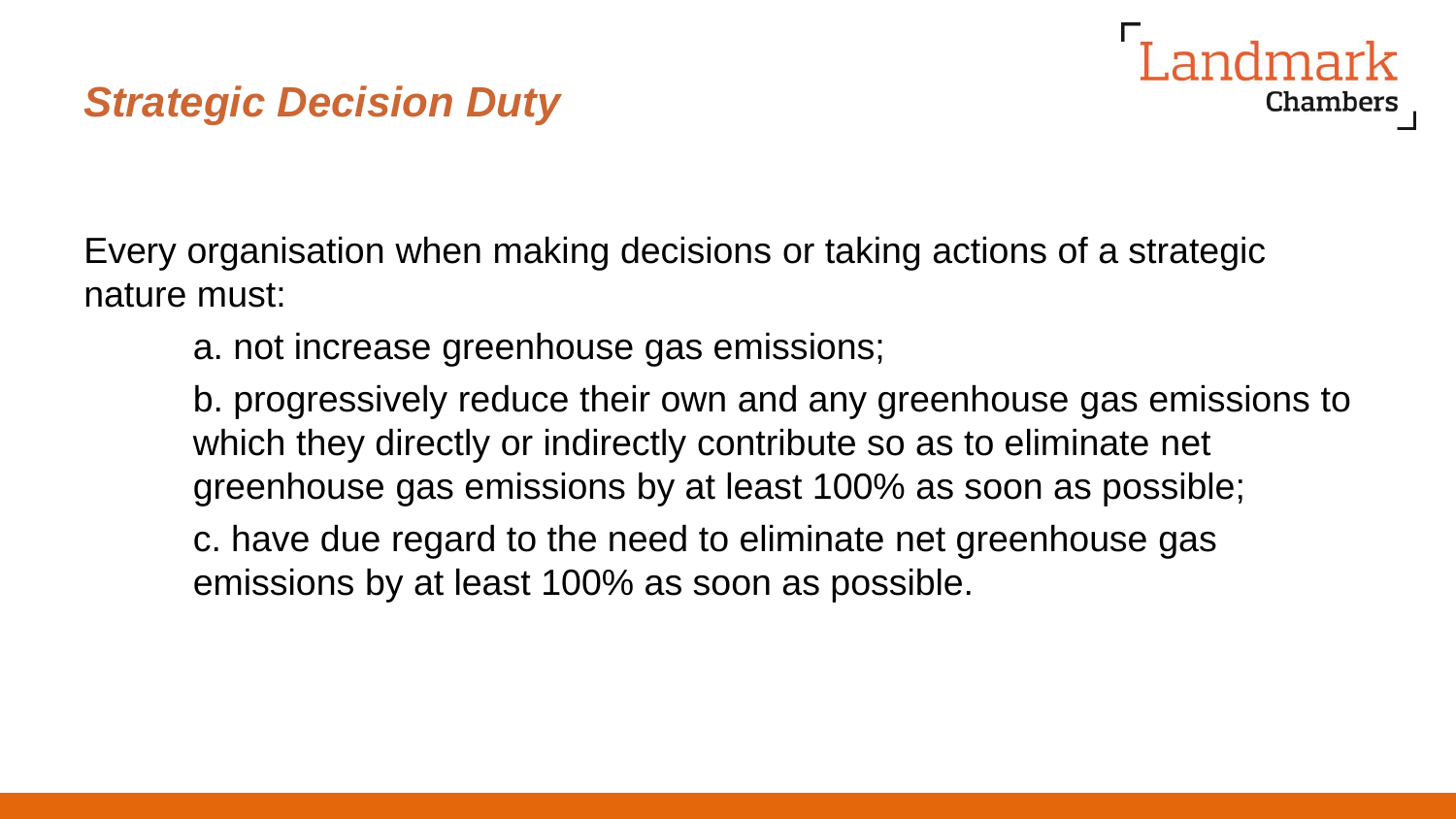



*Perhaps:*

#### "**Everyone has the right to be free from harmful impacts of climate change**"

*Complemented by the well known interpretive obligations in section 3 of the Human Rights Act 1998, derived from the Marleasing case about indirect effect of EU law*

"**So far as it is possible to do so, primary and subordinate legislation must be read and given effect in a way which is compatible with the rights and duties in this Act**."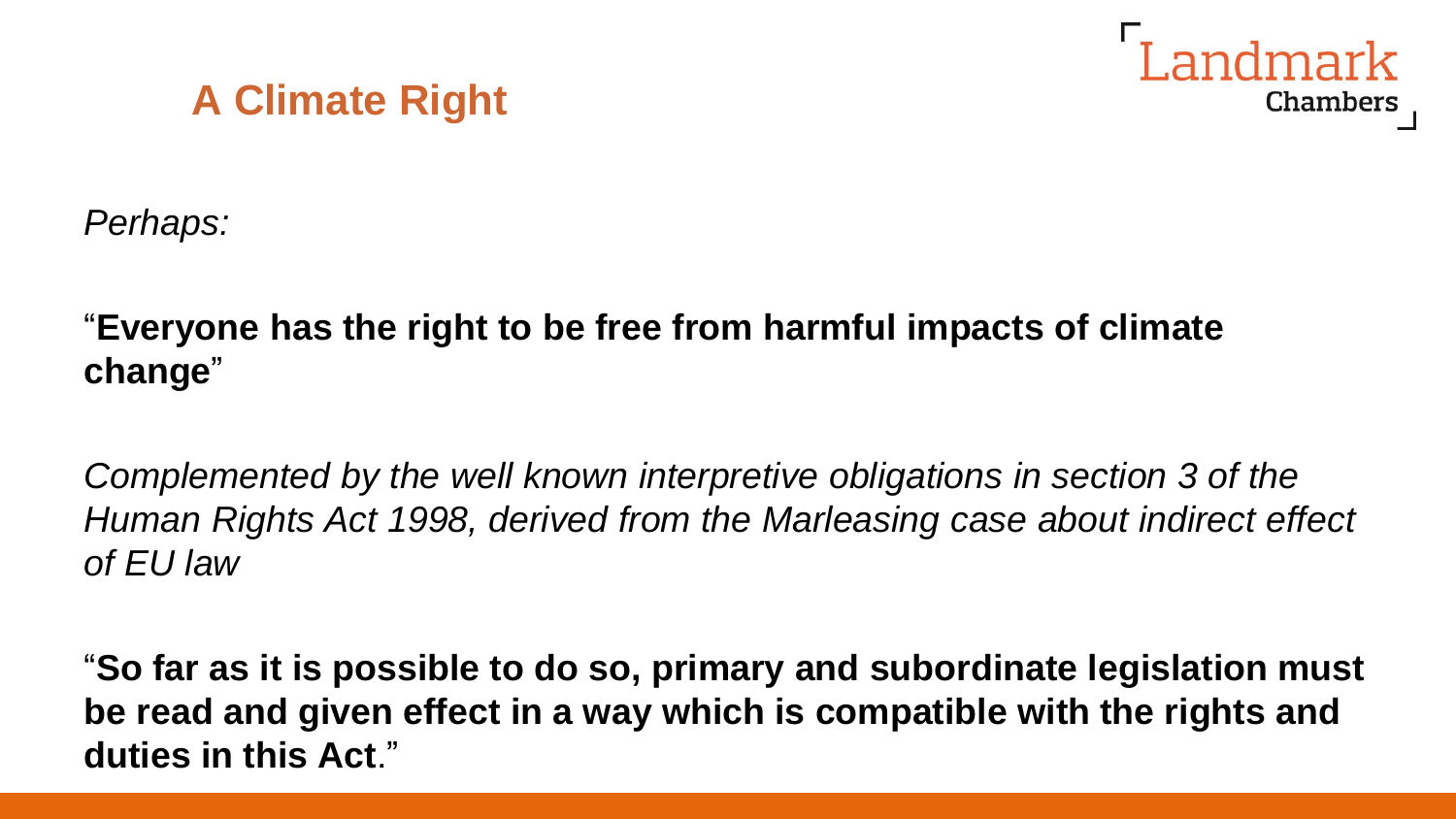### **A Climate Duty?**



And something similar to section 6 of Human Rights Act 1998 might apply so as to provide a more enforceable obligation on the state in respect of its statutory duties:

"**It is unlawful for a public authority to act in a way which is incompatible with section 1 of the Climate Change Act 2008 (requiring the net UK carbon account for the year 2050 to be at least 100% below the 1990 baseline).**"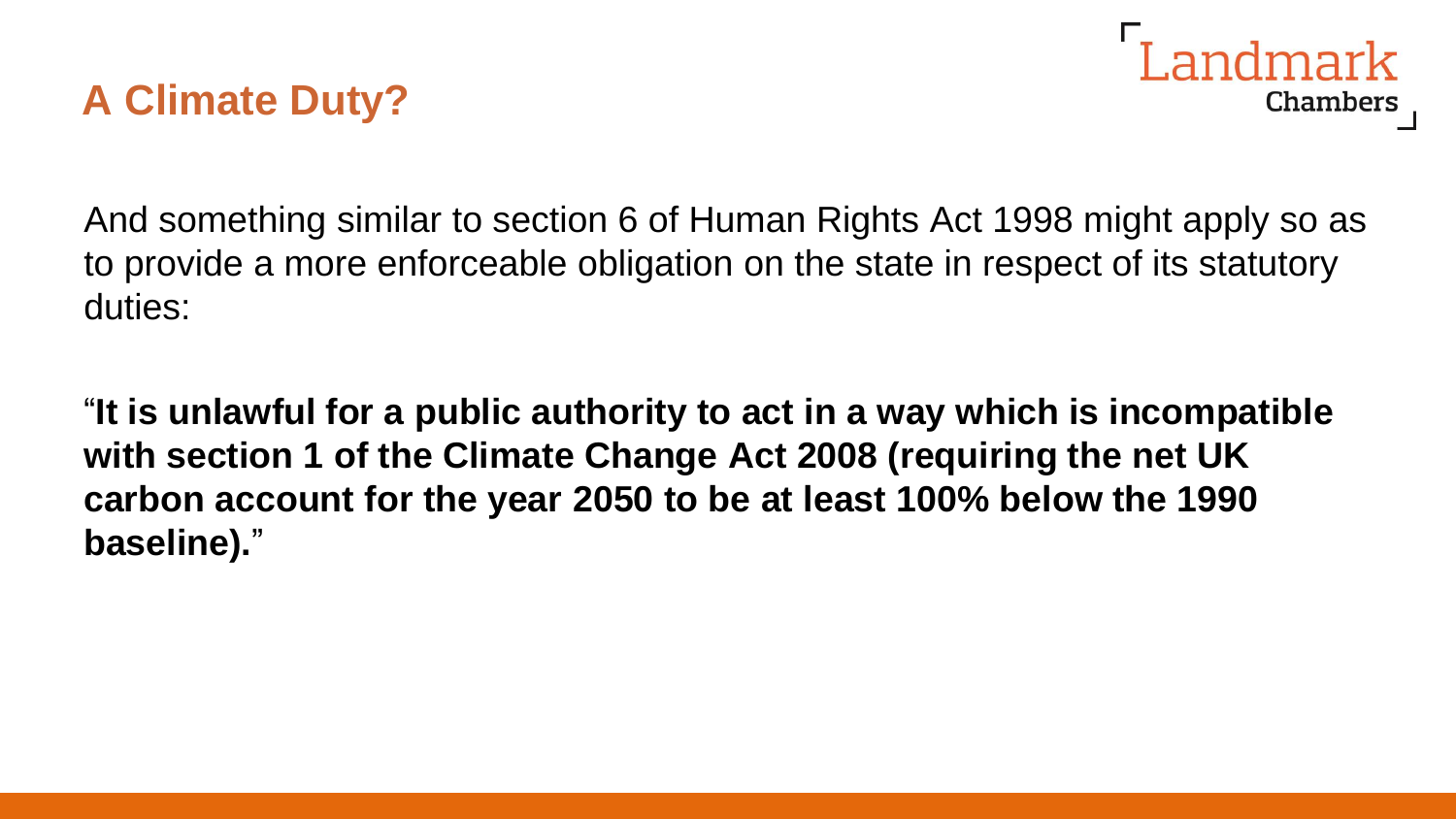## **A Climate Emergency Commission Proposal**

The Commission shall exercise its functions with a view to encouraging a society which:

a. eliminates UK and global greenhouse gas emissions as soon as possible; and

Chambers

b. adapts to climate change.

The Commission may:

a. Investigate anybody in relation to securing the fulfilment of the rights and duties set out above

b. Bring proceedings for any contravention of the provisions above

c. The Schedule makes further provision as to the powers of the Commission.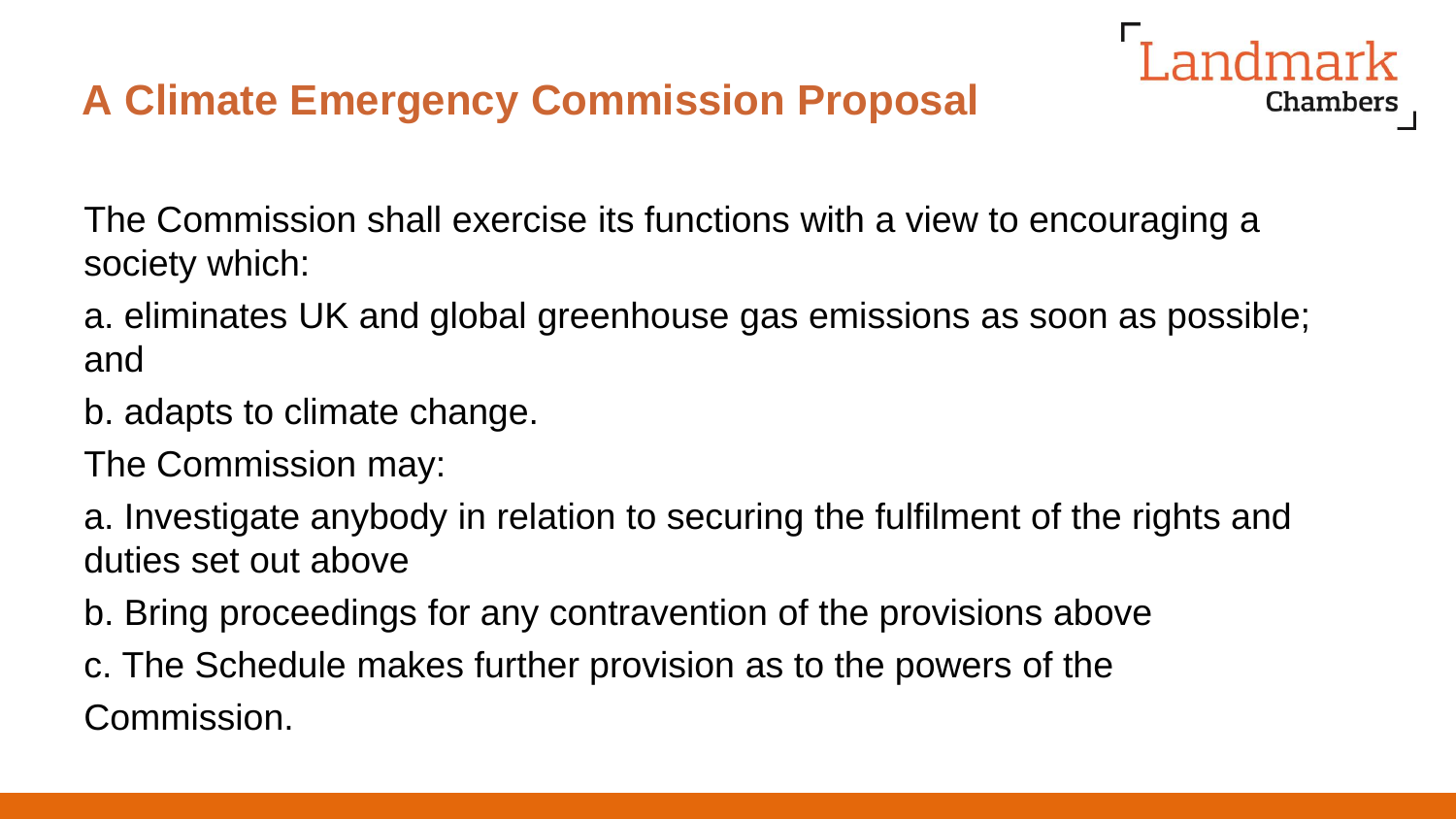#### **Plan B Earth**



*Plan B Earth; Friends of the Earth and Hillingdon LBC v Secretary of State for Transport* [2020] EWCA Civ 214

- The secretary of state's designation, under the **[Planning Act 2008 s.5\(1\)](https://uk.westlaw.com/Document/I853256B0C35811DDAA11A3CCA43B86C9/View/FullText.html?originationContext=document&transitionType=DocumentItem&contextData=(sc.Search))**, of the Government's "Airports National Policy Statement" favouring the development of a third runway at Heathrow airport, was unlawful. The secretary of state should have taken the 2015 Paris Agreement into account, for two reasons (a) because it was part of "government policy" under section 5(8) of the Planning Act (paras 222- 231) or
- (b) because, as Friends of the Earth argued, it was material under section 10 of the Planning Act (see paragraphs 234-236)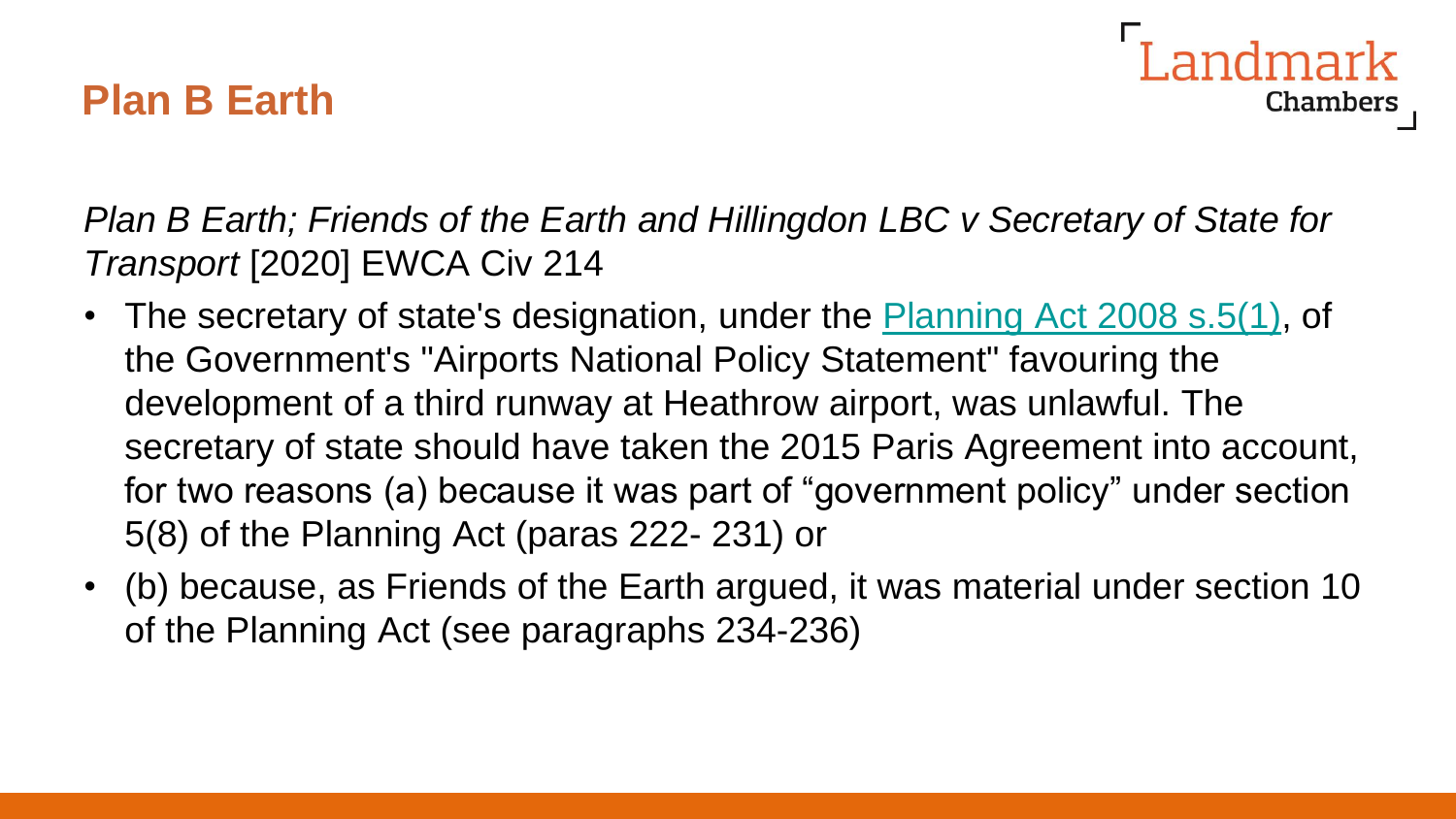### **Monbiot, Vince, Good Law Project Challenge**



The Claimants will seek a declaration that the only rational decision for the Secretary of State is that it is appropriate to review all or part of each of the Energy NPSs for Energy Infrastructure now and that he must therefore do so.

<https://www.crowdjustice.com/case/no-new-fossilfuel-projects/>

[Baker McKenzie pre-action letter](https://www.dropbox.com/s/hvzi5xik19dc7t7/Letter Before Claim Energy NPS.PDF?dl=0)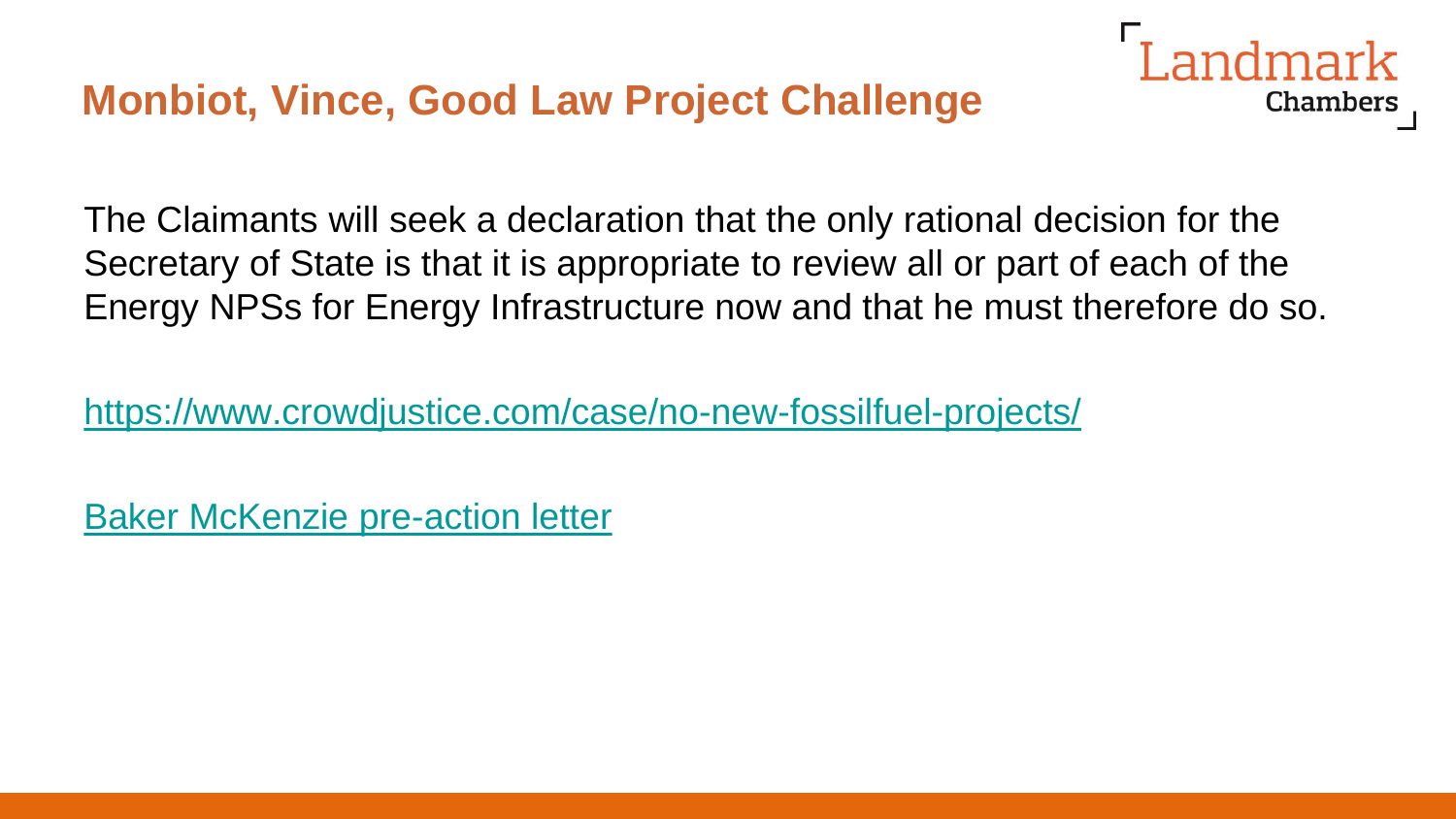**To access the recording of this webinar…**



The recording may be accessed [here.](https://youtu.be/5U4Im16McGE)